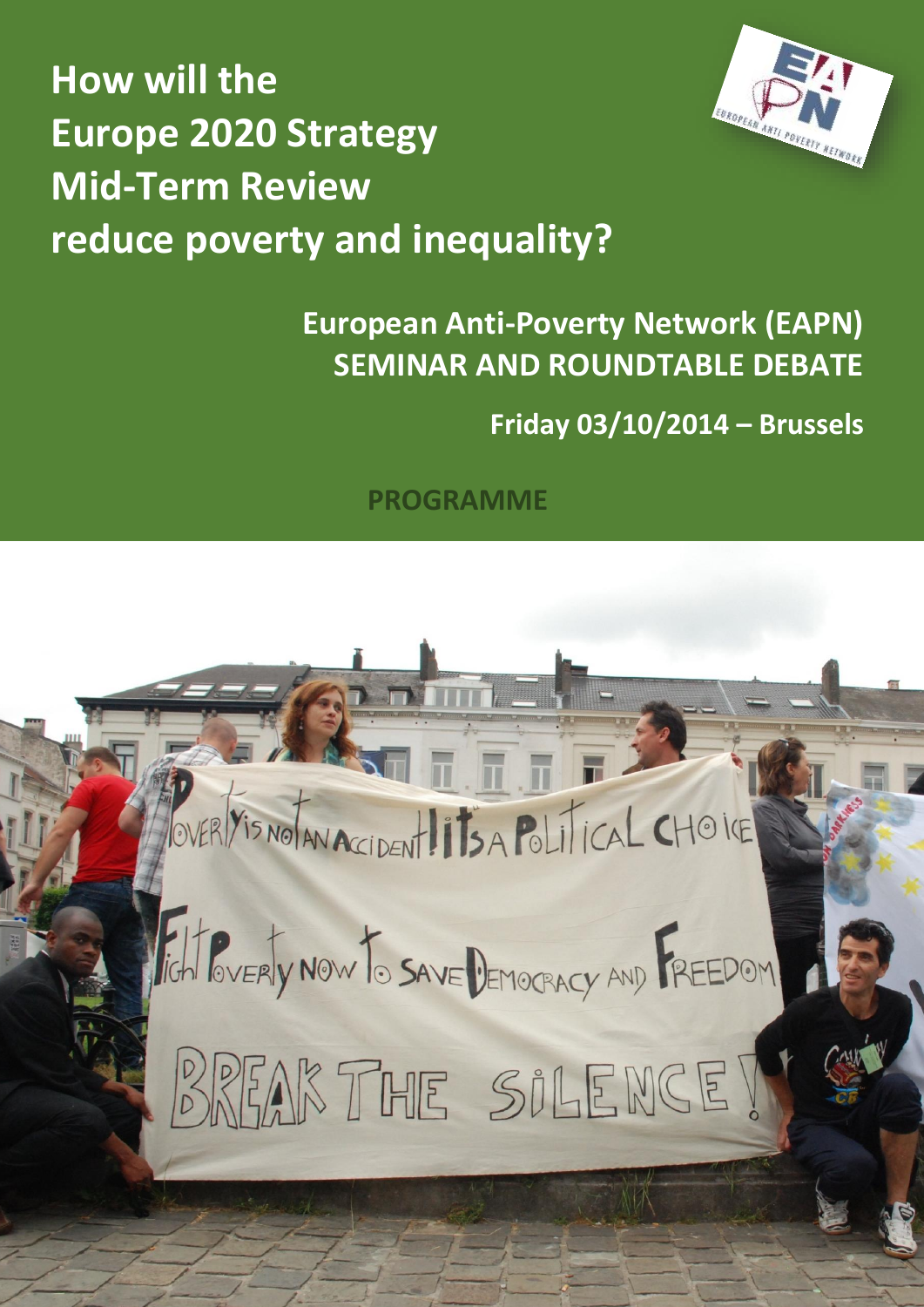#### *Introduction*

In March 2013, the Commission published their Taking Stock<sup>1</sup> assessment of the Europe 2020 process, with a public consultation launched in May. The Communication in part recognizes new challenges facing Europe following the crisis and underlines key shortfalls particularly the mixed progress on the social targets and failure to get ownership with key stakeholders.

However, for EAPN, representing thousands of grass-root organisations working directly with people facing poverty, this assessment does not go far enough.

The EU faces a gaping credibility gap, with poverty rates increased to nearly 125 million, an increase of nearly 6.6 million since the start of Europe 2020, and with a growing disaffection with the role that the EU itself appears to have played in the process: supporting austerity policies, with concerns over limited democratic legitimacy.

EAPN's assessments<sup>2</sup> by its members who have attempted to engage in the European Semester at national and EU level since the start of the Europe 2020 strategy in 2010, only underline the seriousness of this failure.

With the new European Parliament just in place, EAPN got the support of more than 10% of elected MEPs from all parties supporting our pledge on poverty. The role of the new Parliament will be crucial to press for a strategy with the new Commission and other EU institutions that can really make a difference on poverty and for Social Europe.

#### *Objectives*

 $\overline{a}$ 

The aim of the seminar is to assess why Europe 2020 and the Semester has failed to deliver on poverty, participation and growing inequality and to discuss concrete recommendations for change to feed into the Mid-Term Review process. The Seminar aims to open a space for dialogue between EU Institutions and other stakeholders on how real progress on the poverty target can be made in the European Semester and Europe 2020 through genuine and

<sup>2</sup> See EAPN assessments of the NRPs – 2013: [Widening the GAP](http://www.eapn.eu/en/news-and-publications/publications/eapn-position-papers-and-reports/eapn-publishes-widening-the-gap-2013-marked-the-3rd-round-of-national-reform-programmes-since-the-launch-of-europe-2020-in-2010-eapn-has-engaged-in-this-process-every-year-) and [proposals for CSR recommendations 2014.](http://www.eapn.eu/en/news-and-publications/publications/eapn-position-papers-and-reports/eapn-launches-its-proposals-for-country-specific-recommendations-csrs-for-2014)

meaningful participation with civil society organisations and people in poverty themselves.

#### *Venue & Programme*

The seminar will take place in:

Jacques Brel gîte, 30 rue de la Sablonnière, 1000 Brussels (room Paul Delvaux) from 9.00am to 1.00pm.

Coffee and refreshments, and lunch will be available.

#### *Participants*

The seminar is free and open to any EU or national stakeholder. No costs can be covered except for the 35 EAPN members who will participate from the national level, including people with direct experience of poverty. Around 100 will participate in total.



This conference is supported by: The European Community Progress Programme for Employment and Social Solidarity (2007-2013). The views contained in this document do not necessarily reflect the position or

opinion of the European Commission.

*Photo*: European Meeting of People Experiencing Poverty, 2013 © Rebecca Lee, for EAPN.

<sup>1</sup> [EC Communication: Taking Stock of Europe 2020 \(March 2014\)](http://ec.europa.eu/europe2020/index_en.htm)